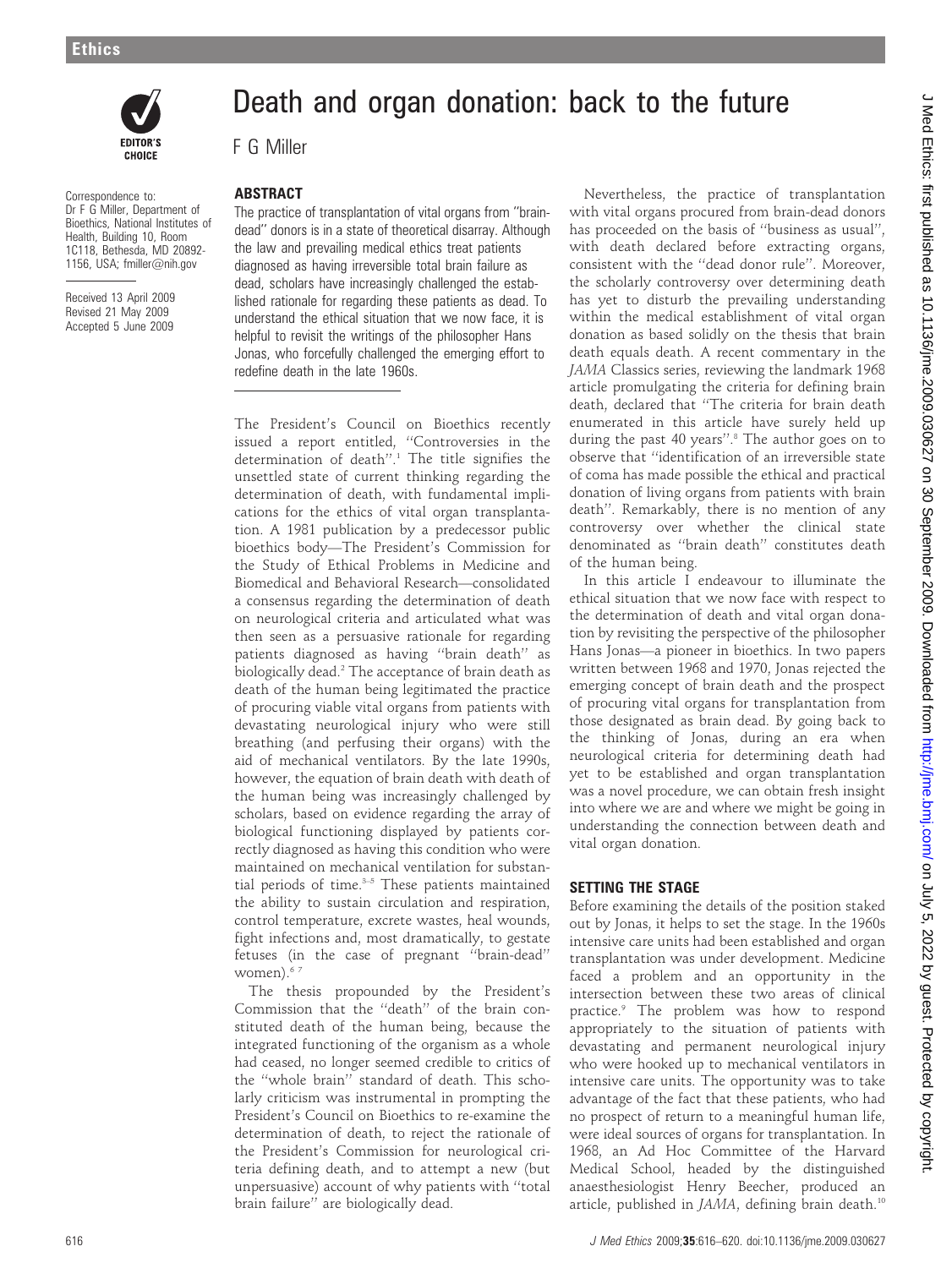This article noted two purposes for establishing ''a new criterion for death'': ''(1) improvements in resuscitative and supportive measures have led to increased efforts to save those who are desperately injured. Sometimes these efforts have led to partial success so that the result is an individual whose heart continues to beat but whose brain is irreversibly damaged. The burden is great on patients who suffer permanent loss of intellect, on their families, on the hospitals, and on those in need of hospital beds already occupied by these comatose patients. (2) Obsolete criteria for definition of death can lead to controversy in obtaining organs for transplantation.''

Historical commentators have diverged in evaluating the real motivations of Beecher and the Harvard committee. Some have argued, following the committee's stated position, that organ transplantation was only a secondary concern. The primary motivation was to overcome reluctance on the part of physicians to stop intensive care treatment for brain-dead patients, as continued treatment was of no value for them, a needless burden on their families and a waste of scarce resources.11 Others have contended that the first-mentioned and emphasised concern about life-sustaining treatment was a smokescreen masking the primary motivation to legitimate and facilitate organ transplantation—a smokescreen because physicians were already comfortable with stopping treatment for brain-dead patients.<sup>12</sup>

From the dual perspective of examining the views of Jonas and illuminating our current situation, there is no need to take sides on this dispute about the true motivation of the Harvard committee. Jonas was especially concerned with the prospect of using brain-injured patients as a source of organs for transplantation. However matters stood in 1968, by the early 1980s the legality and ethics of withdrawing life-sustaining treatment was not in question. Based on the evolution of law and medical ethics, clinicians became comfortable with withdrawing lifesustaining treatment in a wide range of circumstances that were not predicated on determining that the patient is already dead.13 (Ethicists, however, continue to disagree about how to characterise the act of treatment withdrawal—is it merely allowing to die or does it cause death?—and, accordingly, how it differs from or resembles active euthanasia). Instead, we currently face the challenge of providing a coherent and cogent justification of vital organ transplantation in view of the controversy over the status of donors diagnosed as being brain dead.

#### JONAS ON DEATH AND ORGAN DONATION

Jonas was one of the first philosophers to engage with the issue of the ethics of human experimentation. In a now classic article on this topic, published in 1969, he devoted the penultimate section to ''On the redefinition of death''.14 He seized the opportunity to express his strong opposition to the implications for organ donation of the position of the Harvard Ad Hoc Committee. Looking back from the present—from a time when transplantation of vital organs procured from brain-dead patients has become routinised as a standard life-saving procedure—this section looks tacked on and out of place. Indeed, in a later essay elaborating his views on the definition of death and organ transplantation, Jonas<sup>15</sup> noted that his discussion of this topic in the previous essay was ''marginal to the discussion of 'experimentation on human subjects.''' Yet in 1968, organ transplantation was essentially experimental and unsuccessful as a longer-term treatment, as a result of an inability to solve the problem of organ rejection by the recipient. Moreover, the famous conclusion of Jonas's essay on human

experimentation $14$  was apparently also meant to apply to the effort to redefine death in order to facilitate organ transplantation: ''Let us not forget that progress is an optional goal, not an unconditional commitment… Let us also remember that a slower progress in the conquest of disease would not threaten society, grievous as it is to those who have to deplore that their particular disease be not yet conquered, but that society would indeed be threatened by the erosion of those moral values whose loss, possibly caused by too ruthless a pursuit of scientific progress, would make its dazzling triumphs not worth having.''

In a nutshell, Jonas argued that ''brain-dead'' patients remained alive, and that using them as a source of vital organs for transplantation was just the sort of erosion of moral values that would threaten the normative foundations of social life.

Jonas contended that there were no grounds for regarding the patient diagnosed as being ''brain dead'' as a dead human being. We need absolute certainty of death to treat the human body as a corpse or cadaver, from which it may be appropriate to extract organs with the aim of saving the life of another. This, however, is not afforded by the condition of ''irreversible coma'' that the Harvard committee described as satisfying a new criterion for death. In addition, the nascent rationale that the organism as a whole failed to function in these patients did not hold water according to Jonas. He correctly saw respiration and circulation as central organismic functions, albeit driven by artificial means. Indeed, he opined that the brain-dead organism was capable of ''pretty much everything not involving neural control'', a thesis that has been borne out by more recent evidence.<sup>15</sup> In this vein, Shewmon<sup>16</sup> has demonstrated that, setting aside the capacity for consciousness, the brain-dead patient essentially displays the same pattern of biological functioning and dysfunction as ventilator-dependent quadriplegic patients with high level cervical damage, who unquestionably are alive.

Jonas took pains to emphasise that he had no objection to stopping life-sustaining treatment in these patients—''to cease the artificial prolongation of certain functions (like heartbeat) traditionally regarded as signs of life'', and thus to allow them to die.14 Allowing to die by stopping treatment is one thing and the lethal act of extracting vital organs in still-living patients is another. Thinking ''against the stream''—the title of his followup essay explaining his position on the new definition of death—Jonas got it right concerning the living status of ''braindead'' patients. They neither appear to be, nor are, corpses or cadavers—a conclusion that has become all the more apparent with greater knowledge about the biological functioning that they maintain with the aid of mechanical ventilation and other measures of routine support. Does it follow that it is wrong to extract vital organs from these patients, as Jonas eloquently contended?

Jonas adduced three arguments against procuring organs from patients in the irreversible coma described as ''brain death''. First, we cannot be confident that these still heart-beating and breathing human beings are immune from suffering. Indeed, he notes that the prospect of organ extraction from these patients would amount to what would have previously been called ''vivisection'' and ''would be torture and death to any living body''.14 He acknowledges, however, that this point ''is merely a subsidiary and not the real point of my argument''.14 Second, it is wrongful exploitation to extract vital organs from living patients, no matter how neurologically compromised they may be. Jonas states, ''When only permanent coma can be gained with the artificial sustaining of functions, by all means turn off the respirator… and let the patient die; but let him die all the way. Do not, instead, arrest the process and start using him as a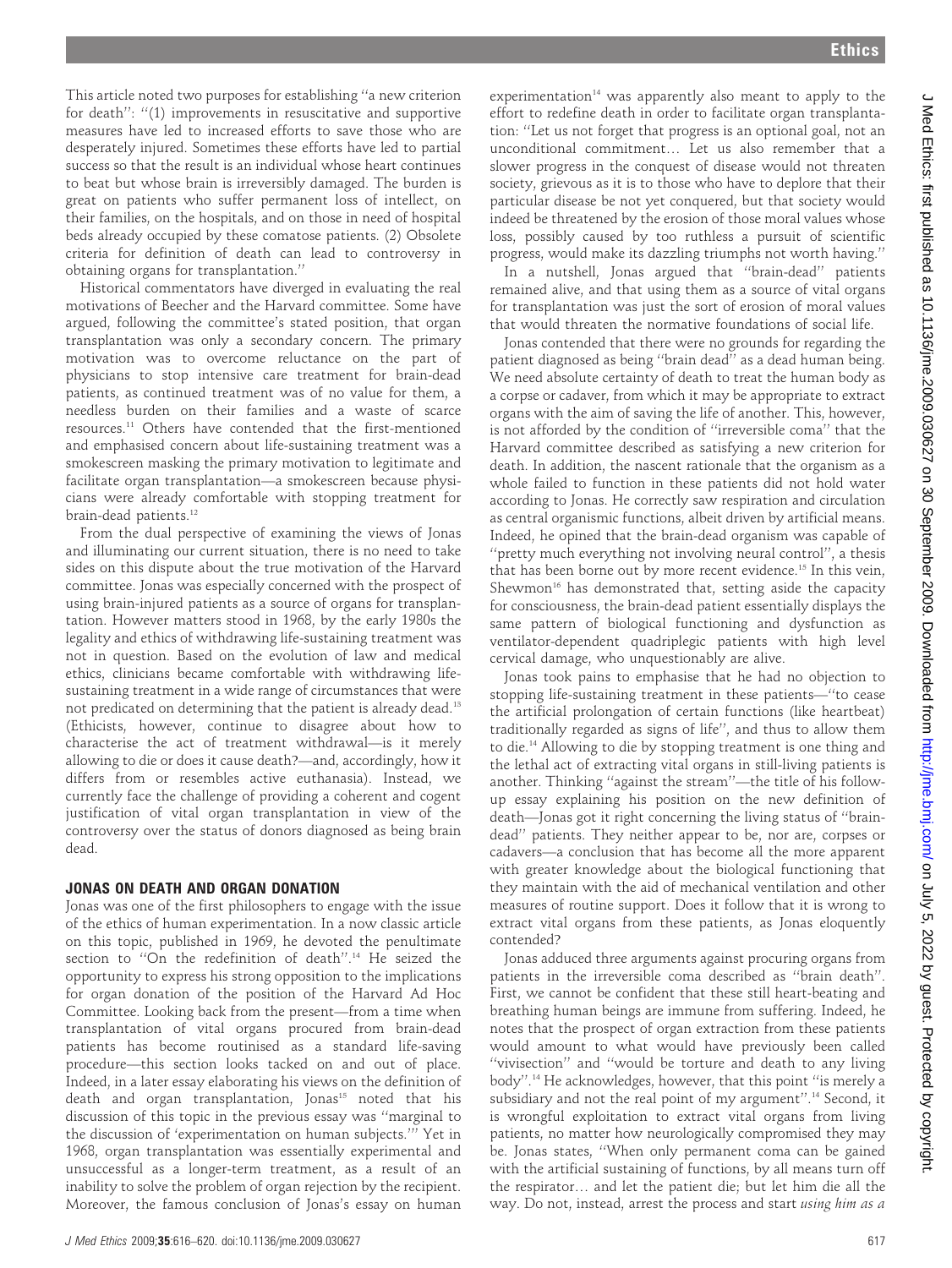mine (italics added).''14 Extracting organs before death treats the living being as a thing. In his later essay, Jonas invokes the Kantian injunction against using people merely as a means. The patient in an irreversible coma retains the ''sacrosanctity'' of a living human being: ''That sacrosanctity decrees that it must not be used as a mere means.15 Third, for physicians to engage in a practice of lethal organ donation is contrary to the moral vocation of medicine. Consistent with his penchant for strong rhetoric, exhibited in the quotes above, Jonas remarks, ''The patient must be absolutely sure that his doctor does not become his executioner, and that no definition authorises him ever to become one''.14

## **CRITIOUE**

What are the merits of these arguments? I set aside the first relating to suffering. The neurological condition of patients satisfying the clinical criteria for brain death makes it highly doubtful that they retain the capacity for feeling pain; moreover, any doubts on that score could be addressed by using anaesthesia during the process of organ extraction. With respect to exploitation, Jonas presumably would have had no objection to procuring organs from individuals who were genuinely dead, provided that proper consent to do so was obtained. As Paul Ramsey observed, ''Let it be said at once that after it has been determined that a patient has died and doctors and the family are in the presence of an unburied corpse, the corpse itself can certainly be used as a 'vital organ bank.'''17 However, if ''braindead'' patients remain alive, as Jonas contended, are they necessarily being exploited when their organs are procured for transplantation to save the lives of others? In a non-moral sense of the word, they certainly are being exploited, as their vital organs are being used for the purpose of transplantation. The key issue is whether they are merely being used—whether the use is wrongful. In many areas of interpersonal conduct, consent marks the difference between wrongfully using a person merely as a means and morally permissible interaction, as in the differences between slavery and employment, theft and borrowing, rape and permissible sexual intercourse, and treating patients as human guinea pigs and ethical clinical research.

Consider the situation of healthy individuals who donate blood, bone marrow, or a kidney. When they validly consent for such donation, we do not regard them as being wrongfully exploited. They are being used, with their consent, to help save the lives of others; but they are not being treated as a ''mine'', from which precious resources can be extracted for profit. Why, then, should vital organ procurement from still-living but braindead patients be understood as wrongful exploitation? Although individuals who have the irreversible coma known as brain death are not able to give contemporaneous informed consent, many may have expressed previously their preferences for organ donation. When no previous preferences have been registered or expressed, family members are entitled to consent for organ donation on behalf of the brain-dead individual. To be sure, currently the choice of becoming a ''cadaveric'' organ donor in the event of brain death is predicated on the premise that to be diagnosed as having this condition is to be dead. The issue here is exploitation, not the justification of causing death in the act of procuring vital organs. Setting aside concerns about whether consent to be killed, in some circumstances, should be regarded as validly authorising a lethal process of organ procurement, with respect to the charge of wrongful exploitation it is difficult to see why it matters whether the donating individual is alive or dead, provided there is genuine consent.

The crux of the matter ethically centres on the possible legitimacy of lethal organ donation, in which vital organs are extracted from irreversibly comatose but still-living individuals before a planned withdrawal of life-sustaining treatment. Describing the transplant surgeon as an ''executioner'' does not serve moral clarity in approaching this issue. Jonas apparently saw a moral bright line between stopping lifesustaining treatment, thus (merely) allowing the patient to die and causing death by extracting vital organs. In this respect his position reflects prevailing medical ethics. Some ethicists, however, regard stopping life support for those who require it to continue living as patently a matter of causing death.18 According to this perspective, insisting that withdrawing lifesustaining treatment is a passive omission of treatment that merely allows the patient to die amounts to a ''moral fiction'' a morally motivated false belief—endorsed in order to preserve the absolute validity of the traditional norm that doctors must not kill patients. Given the ethical legitimacy of stopping lifesustaining treatment (despite causing death) on the grounds of self-determination and non-maleficence, it is far from obvious that any harm or wrong is done to patients diagnosed as having irreversible apnoeic coma (brain death) if their vital organs are donated, with proper consent, before stopping life-sustaining treatment.19 As the imminent and legitimate outcome from withdrawing life support is the patient's death, whether caused or allowed to occur, should we not be concerned about wasting the precious life-saving resource of vital organs? This concern about the consequences of failing to use an available resource might be considered the obverse of the charge of exploitation. Is the life-saving medical progress represented by vital organ

transplantation an optional goal? Jonas undoubtedly is right that progress is not morally imperative if it comes at the expense of violating human rights. Scientific and technological interventions aimed at promoting human well-being must be subject to deontological constraints. However, it is important not to beg the question concerning the wrongfulness of vital organ procurement from brain-dead but still-living patients whether it is the sort of grave moral wrong that would make the ''dazzling triumphs'' of scientific progress ''not worth having''. In 1968 the progress from organ transplantation was anticipated but not achieved. However, if Jonas's position had prevailed, substantial medical progress in saving lives would have been deterred. This progress was ostensibly justified by means of invoking the moral fiction that brain death equals death of the human being—a fiction that Jonas presciently exposed. Whether we are prepared to persist in the practice of vital organ donation without the support of this fiction is the ethical situation that we now face.

## WHERE WE STAND TODAY

Revisiting the still-provocative essays of Jonas on brain death and organ donation helps in mapping present and future ethical and policy options. Four options seem most salient. First, we can follow the lead of Jonas by adopting a stance of deontological rectitude that abandons vital organ procurement from brain-dead, but still-living patients. This position is logically tidy and unassailable if its major premise is endorsed: (1) doctors must not kill patients; (2) brain-dead patients are alive; (3) procuring vital organs from brain-dead patients would cause their death; therefore, (4) this practice is wrong and must cease. However, the validity of the first premise is debatable; and if applied consistently, it would have drastic consequences. For not only would it put a stop to the life-saving practice of vital organ transplantation using the organs of brain-dead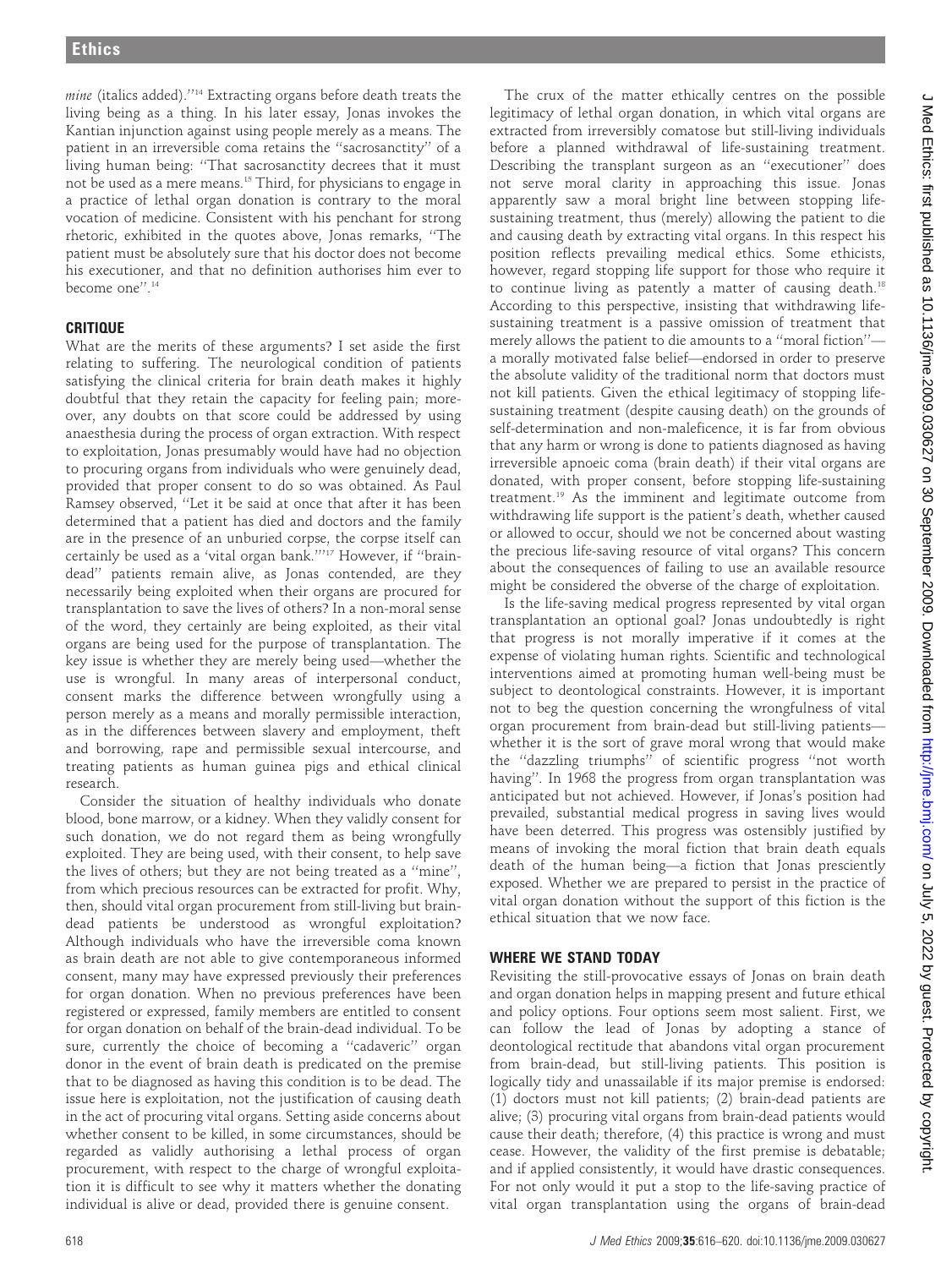individuals; it also arguably would rule out the routine practice of deliberately stopping life-sustaining treatment, assuming the reasonable, but unorthodox, view that this practice involves causing death. (A partial way out of this latter impasse might be afforded by putting timers on life-support technology, such as ventilators, as is practised in Israel, thus permitting a genuine omission of treatment that does not cause death by virtue of deciding not to restart life support.)<sup>20</sup> In any case, the deleterious consequences of this position limited to vital organ donation from brain-dead patients are sufficient to give pause to anyone seriously considering its adoption. Beyond foregoing life-saving transplantations, these consequences include thwarting the preferences of people interested in organ donation in the event of catastrophic neurological injury such as brain death and of family members interested in making some good come out of an unexpected tragedy.

A second position attempts to justify vital organ donation while maintaining (at least nominally) the dead donor rule by appealing to a distinction between the death of the human being and the death of the biological organism. According to this position, Jonas is right that the brain-dead patient is biologically alive; however, what matters ethically with respect to vital organ procurement is whether the human being has ceased to exist. In this ''higher brain'' position, the permanent loss of consciousness is regarded as the death of the human being.21–23 Once human life has ceased, stopping life-sustaining treatment is appropriate (or imperative), and there can be no ethical objection to extracting vital organs beforehand.

Although attractive to some philosophers, this position is unlikely to garner a wide consensus. It was rejected by both the President's Commission in 1981 and the President's Council on Bioethics in 2008. Advocates of the mainstream whole brain standard of death have insisted that there is only one (essentially biological) concept of death, which encompasses both neurological and cardiopulmonary criteria. They have claimed, although unpersuasively, that the brain-dead body is really a breathing corpse or cadaver because it is truly a dead organism. The purpose of a standard for the determination of death has been to indicate decisively when a human body is a corpse, making it suitable for burial or cremation as well as a source of organs to benefit others. The higher brain position, by contrast, entirely severs the concept of death of the human being from the status of being a corpse, making it decidedly counterintuitive. Moreover, it faces diagnostic problems. When can we be certain that biologically alive human beings are dead because they have irreversibly lost the capacity for consciousness? Any move beyond the diagnostic criteria for brain death is fraught with peril, in view of emerging data on the neural functioning of patients in a persistent vegetative state.<sup>8</sup> Nor is this position free of philosophical difficulties. It at least appears to conflate loss of personhood, or the loss of all value in existence, with death. Advocates of this position may respond that there is no conflation because death is not a univocal concept: the death of the human being does not equate to the death of the organism.<sup>23</sup> However, apart from the strategic effort to uphold the dead donor rule while permitting vital organ donation from permanently unconscious patients, it is not clear why it is necessary or desirable to invoke two kinds of death on the human level, as distinct from the unitary concept of death that applies to the rest of the biological world. The concept of the death of the human being based on permanent loss of consciousness is not needed to justify stopping lifesustaining treatment, as this can be appropriate for mentally

intact patients who view continued living in their condition as intolerable.24 25

A third position justifies vital organ donation while retaining the traditional cardiopulmonary criteria for determining death by biting the bullet of abandoning the dead donor rule.19 As suggested above, this position sees vital organ procurement from ''brain-dead'' but still-living patients as exposing them neither to harm nor violating their rights as long as it is connected with a previous plan to stop life-sustaining treatment and proper consent, both for stopping treatment and organ donation. Stopping life-sustaining treatment when justified is a legitimate act of causing the patient's death; procuring vital organs before treatment withdrawal is justified on essentially the same ethical grounds of self-determination and nonmaleficence.19

Regardless of its theoretical and practical merits, this position will be staunchly resisted by all those who endorse the "sanctity" of human life and the related traditional norm of medical ethics that doctors must never kill (cause the death of) patients. Whether openly procuring vital organs from living patients would be accepted by the public is also in question. However, if press reports indicate how lay persons think about this issue, there is reason to think that many members of the public do not believe that brain death constitutes death, despite support for organ donation. For example, a recent news report of policemen killed in the line of duty, stated that ''A police officer shot during a traffic stop was pronounced brain-dead but remained on life support. Oakland police spokesman Jeff Thomason… said that [officer] Hege was being kept alive while a final decision was made about donating his organs.''26 The public by and large may consider brain-dead patients alive but ''as good as dead'', making it legitimate to procure their organs, with proper consent.27

It is important to acknowledge that informed consent for lethal organ donation under this third position differs from the current practice of informed consent for organ donation that is predicated on the assumption that the ''brain-dead'' patient is dead. Prospective consent of donors or contemporaneous consent of surrogates would need to be based on recognition that the donor diagnosed as ''brain dead'' remains alive and will die as the result of the process of organ procurement and/or stopping life-sustaining treatment. Would it be harder to obtain consent for vital organ donation from such patients who are recognised as still living? It is not clear that facing the truth about the status of ''brain-dead'' individuals would affect the willingness to provide consent, in view of the evidence suggesting that many people currently do not regard them as genuinely dead.

Finally, a fourth position upholds the status quo by insisting that brain death constitutes biological death of the human organism, despite powerful evidence to the contrary. No plausible and coherent account has been advanced to explain why brain-dead patients are dead, making this position the least intellectually satisfactory of the various options; however, it is likely to be the one that will prevail in the near future. This position can take the form of articulating some rationale that gives the appearance of making sense of dual neurological and cardiopulmonary criteria for death, as in the case of the novel account presented in the President's Council recent report, or simply insisting on the fact that brain death constitutes death has been established, as in the recent JAMA commentary on the 1968 report of the Harvard committee. $8$  The other positions, although superior in internal coherence, are apt to seem unpalatable. On the one hand, for most people it would be